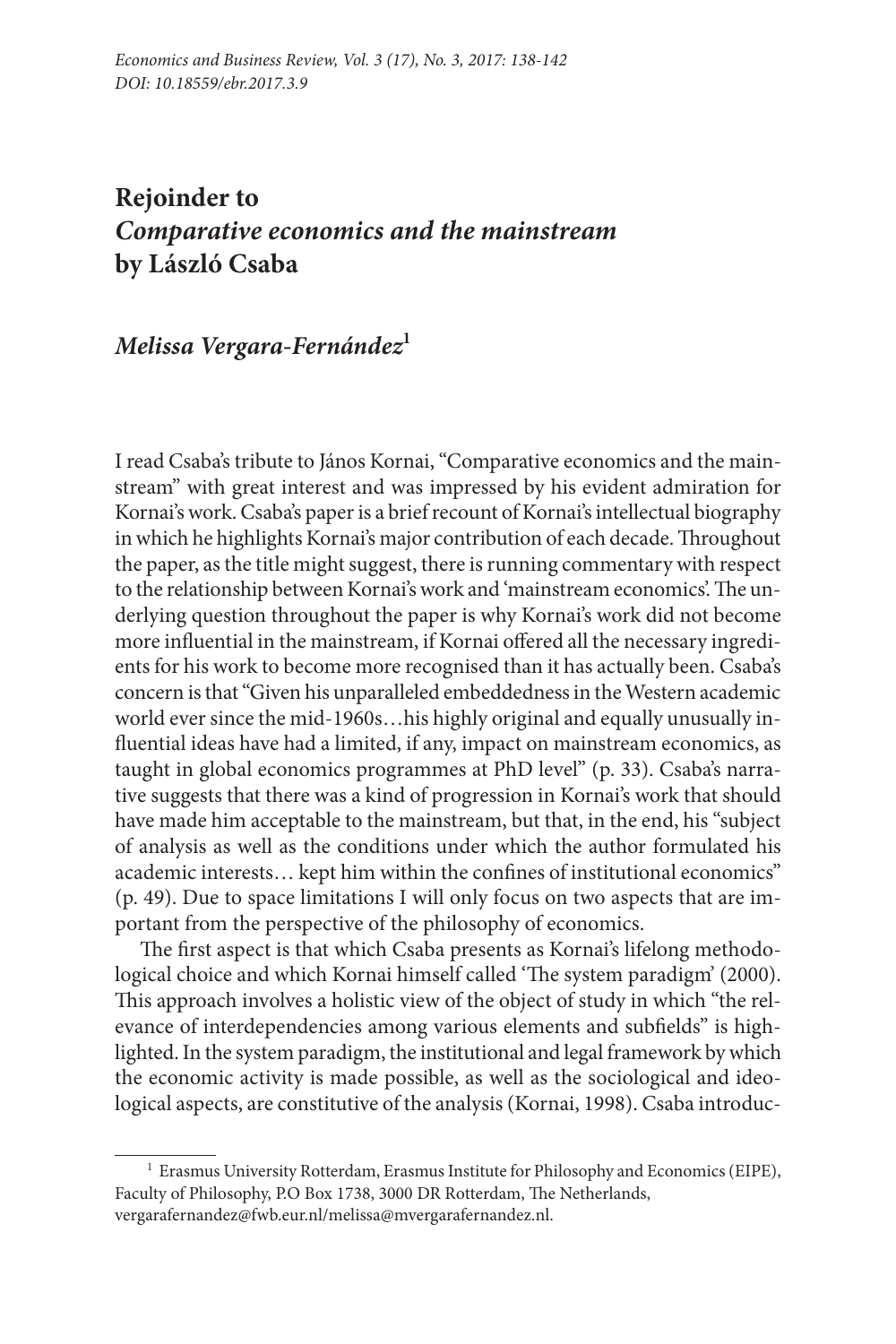es it as already present in Kornai's first work, *Overcentralisation in Economic Administration*, and one that would prevail throughout his work and become a distinctive feature of the field of comparative economics. Besides highlighting this holistic approach as one of the unique features of the book – and thereby of Kornai's achievement – Csaba also uses the opportunity to criticise mainstream economics for subscribing to another methodological approach. According to Csaba, Kornai's holistic approach to the macroeconomy, in which "everything depends on everything", is "a precondition for any partial analysis to make sense" (p. 35). Csaba thus criticises the partial analysis and comparative statics 'ruling in the mainstream' as nonsensical; "no individual element of the economy deserves meaningful scrutiny unless it is embedded in the structure which sets its workings in motion" (p. 35).

To be sure, Csaba's concern about how to proceed in order to understand economic phenomena is not new. A similar distinction has been drawn in economics between the Walrasian general equilibrium approach and Marshall's partial equilibrium, based on the different methodologies that these two economists endorsed. Marshall, and later Friedman defended the partial approach based on the limitations of human knowledge and reasoning capacity: "Man's powers are limited: almost every one of nature's riddles is complex. He breaks it up, studies one bit at a time, and at last combines his partial solutions with a supreme effort of his whole small strength into some sort of an attempt at a solution of the whole riddle" (Marshall in Friedman, 1949, p. 469). Walras, by contrast, attempted to give a formal account of the existence of a general equilibrium thinking that this comprehensive knowledge was key. Therefore, it could be said that Csaba is simply reaffirming the relevance of the debate and trying to make the case for a kind of holistic, Walrasian general equilibrium approach, which includes institutional factors.

Unfortunately, Csaba does not say much more about what the holistic approach he endorses involves, so it is difficult to judge how strong is the contrast he wants to make with the partial analysis he criticises. But, if one takes his criticism literally, he seems to be suggesting that it is not possible to reliably model aspects of the economy if the entire economy – its structure – is not modelled first. There are at least two problems with this view. First, it presupposes that the entire structure of the economy, including the legal and institutional aspects of the system paradigm, is known and can be known. This would involve knowing the causal factors "which sets its workings in motion", the strength of the effects that each of these causal factors has, the way in which they interact with other factors, how they might change when structural changes take place, etc. This kind of knowledge, however, is at best, quite hard to come by in the social sciences. John Stuart Mill, in his *A System of Logic,* already recognised the difficulty of knowing all the causal factors of a phenomenon and how their conjunction might work in political economy. He thus thought that theory could only make claims of causal *tendencies* or of regularities that would hold if dis-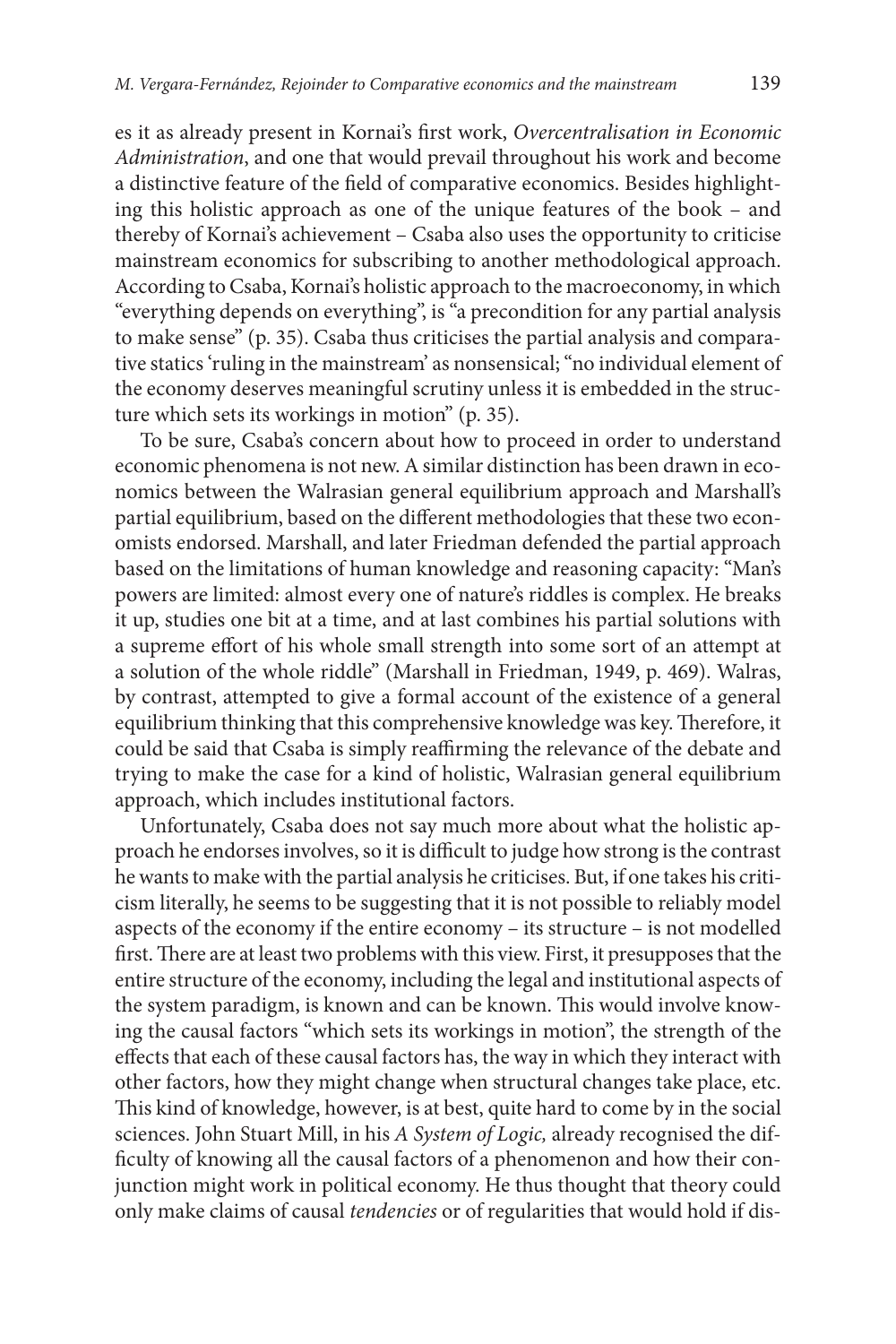turbing factors were absent, instead of claims of causal laws or universal regularities (Mill, 1884). It could be that Csaba means that, in the system paradigm he defends, only the relevant factors or those that are known to be important need to be included. While this is perhaps less demanding, it is not necessarily more feasible. Furthermore, since some aspects necessarily have to be left out, the question becomes a matter of degree rather than of totally different approaches. Neglecting this fact leads to the second problem of Csaba's view, namely that it ignores the importance of purposes in determining the aspects that ought to be included in the analysis. The different purposes that are pursued in the social sciences as well as the different enquiries demand different methods and consideration of the different elements that are relevant for the question being answered.

I sympathise with Csaba's plea for a more comprehensive approach that is closer to that of political economy: one that considers the legal, social, historical, and institutional underpinnings of economic reality. But the cognitive limitations that Marshall referred to, as well as the complexity and changing nature of social phenomena cannot be ignored. Once these constraints are acknowledged, one can see that the Marshallian and Walrasian approaches each give primacy to different considerations, none of which is obviously more important than the other: the former is cautious the latter ambitious. It thus seems to me that a more productive way to address this debate is to focus on what the right balance might be between these two considerations for different kinds of questions rather than to a priori decide which one is the best.

The second aspect I shall address is the role of values in scientific practice. In his paper, Csaba suggests that one of the remarkable features of Kornai's approach to the discipline is his "non-ideological and non-normative approach". Csaba emphasises the descriptive character of Kornai's work, especially his ability to meticulously describe the workings – or lack thereof – of the soviet economy, trying to portray Kornai's work as descriptive and objective: "Economics no longer served any ideological purpose – of justifying or undermining communist ideas and party rule – but was a means to comprehend empirical realities" (p. 35). Csaba suggests that there is a difference between Kornai and other commentators whose analysis was heavily influenced by their ideology. This was a feature that Kornai shared with the mainstream and that therefore made him deserving of the mainstream's appreciation. *Anti-Equilibrium*, for instance, Csaba suggests, described the economy "in technical terms, without historic or ideological prejudices or axioms, quite in line with Samuelson and Arrow" (p. 38) Still, Csaba concedes that there are some books of Kornai that are 'radical'. When he discusses *The Socialist System*, in which Kornai offered an "autopsy" of the socialist system after its collapse, Csaba acknowledges that in this book Kornai returned to the radicalism of his first book, suggesting that it was not a fully dispassionate analysis: "If seen through the contemporary standards of academic purism this is clearly a step back from the meticulous attention to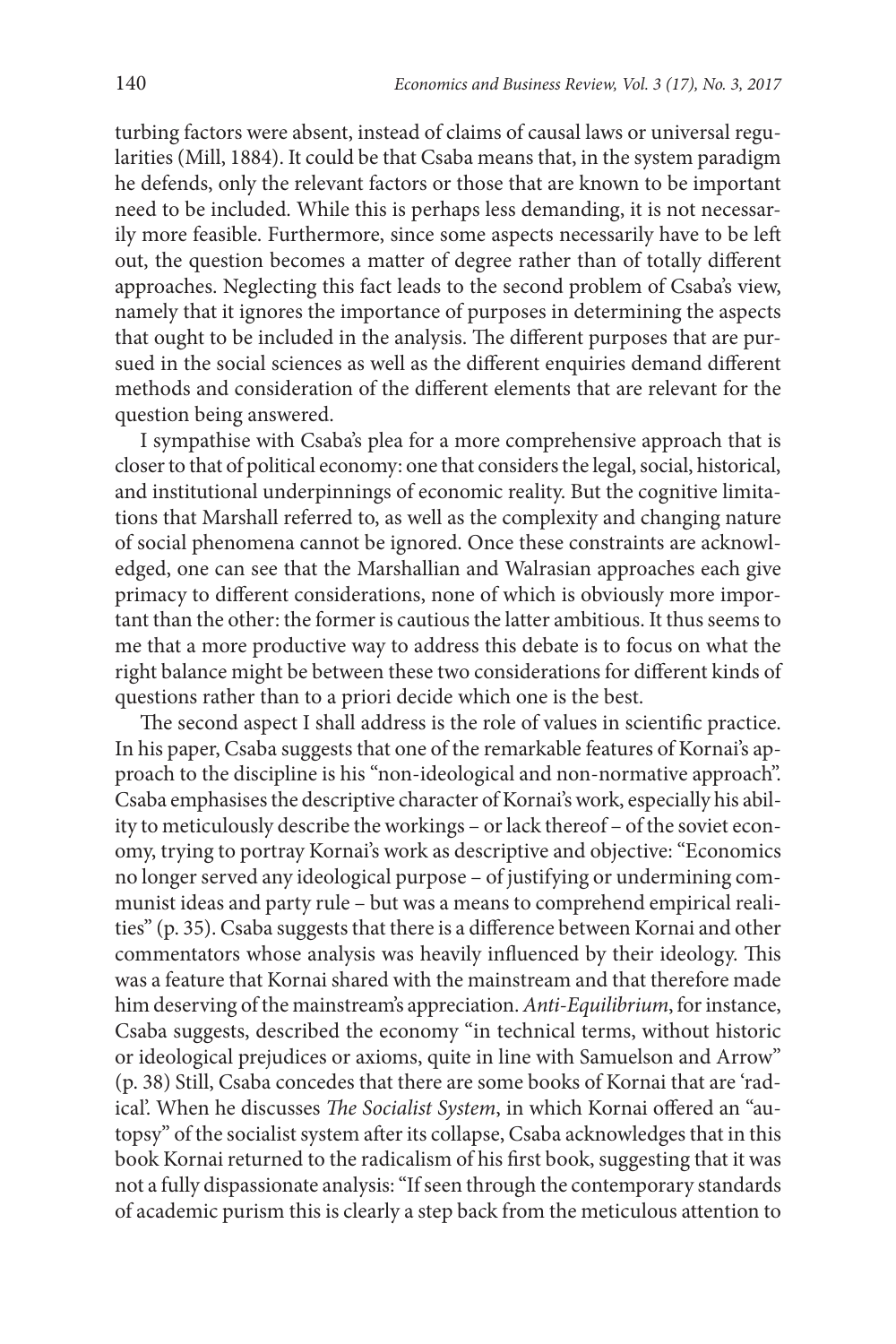the detailed and the impartial, formal analysis of politically neutral economic events, forms, interactions and institutions, as practised in the previous three books…" (p. 44). Yet, Csaba also adds that Kornai's return to radicalism is justified given the need to confront soviet reality in all its complexity and that it was somehow inevitable to fall into such radicalism after the soviet collapse: "It was impossible to withstand the liberating air of the new era. Also, it was time to give up the practice of being content with half-truth, with the need to employ self-censorship in order to get our ideas in print…" (p. 44). To be fair, Csaba is ambiguous about what this radicalism means. Sometimes he strikes a difference between radicalism and impartiality, whereas with respect to the first book, *Overcentralisation*, he calls it radical but also "a descriptive, analytical piece, rather than anything speculative-normative" (p. 35). Still, I think Csaba seems to be suggesting that being partial is both a decision – as Kornai presumably decided when he 'gave up the practice of being content with halftruth' after the demise of the soviet system – and something that can be read or identified – as Csaba does with Kornai's work – as impartial or not. Both tasks seem to me much more difficult than Csaba makes them look.

The aim for objectivity is certainly one of science's most distinguished features and a virtue in those practitioners who strive for it. But science is not value-free. And, it is an open question whether it is desirable to pretend otherwise. Economists and scientists in general necessarily make value judgements from the very moment in which they decide to investigate a particular phenomenon – and not another. Likewise, the choice of the methods with which a question is addressed is a matter of judgement. A good example is the current debate in development economics between the 'randomistas', who think that their method of identifying causal relations is necessary and sufficient to solve the problem of poverty, and those who claim that prior theoretical knowledge is necessary for understanding how the economy works and to afterwards be able to carry out sound policy. These methodological choices often go hand in hand with other non-epistemic judgements such as the decision to experiment on human populations, or the idea that the intrinsic motivation of teachers in rural Udaipur, India can be easily traded-off for external monetary incentives if the evidence suggests that the latter decrease teacher absenteeism (see Banerjee & Duflo, 2006). These are ethical and moral judgements. I do not want to suggest that they are good or bad, just that they are judgements after all, which are not purely epistemic and therefore cannot be seen as impartial or politically neutral, as Csaba seems to suggest. Given that these kinds of judgement are ubiquitous, particularly in the social sciences, it is an open question whether economists and other social scientists should pretend to be neutral, or if perhaps another way to deal with value judgements in science is to be explicit about all our ideological commitments.

Let me conclude with a remark about the critique that Csaba makes of the economics 'mainstream'. As mentioned above, Csaba's main concern is that